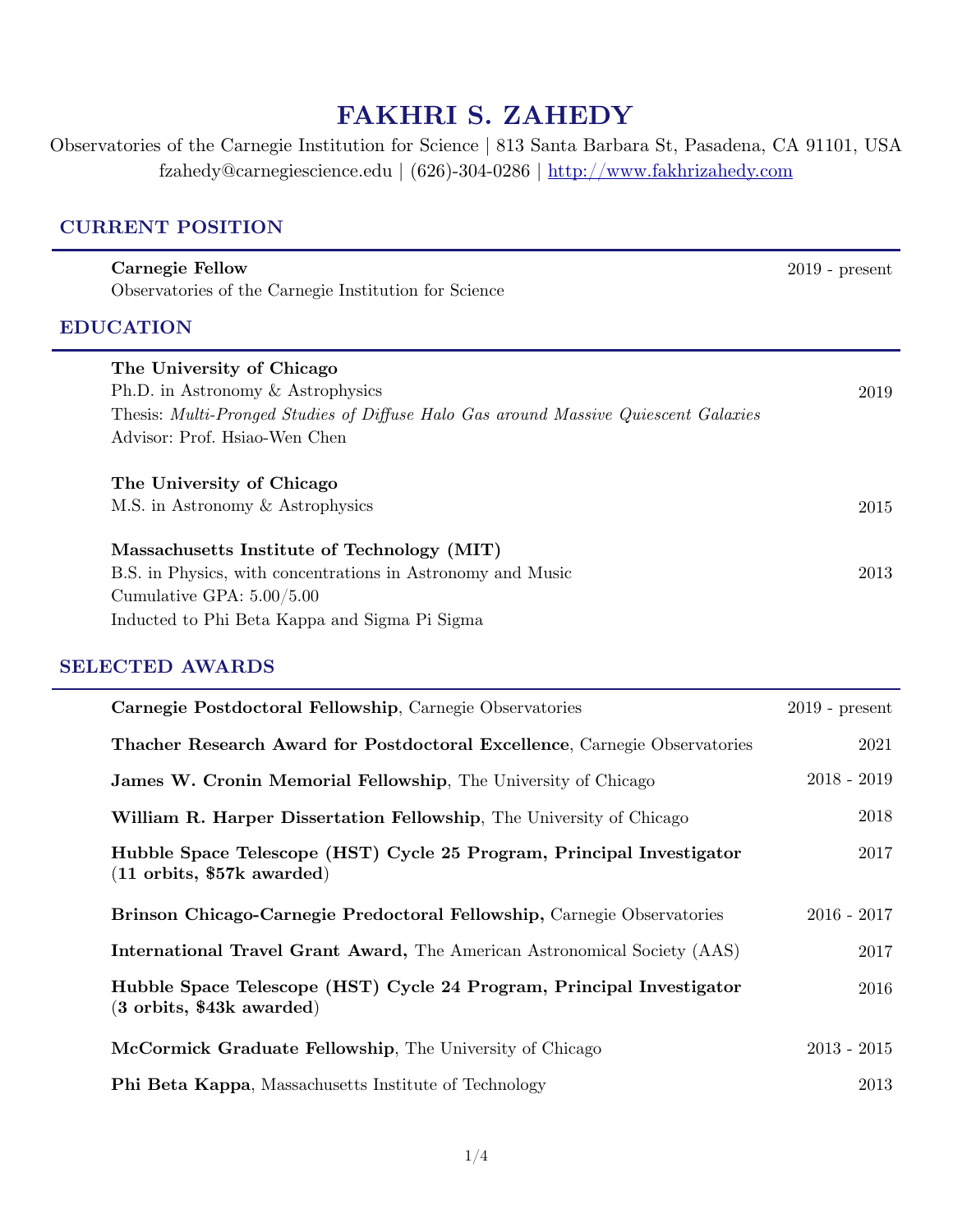#### **PREVIOUS RESEARCH EXPERIENCE**

| <b>Research Assistant</b> at The University of Chicago, with Prof. Hsiao-Wen Chen   | $2013 - 2019$ |
|-------------------------------------------------------------------------------------|---------------|
| <b>Brinson Predoctoral Fellow</b> at Carnegie Observatories, with Dr. Michael Rauch | $2016 - 2017$ |
| Undergraduate Researcher at MIT, with Prof. Jacqueline Hewitt                       | 2011          |
| <b>Undergraduate Researcher</b> at Lowell Observatory, with Dr. Deidre Hunter       | 2010          |
| Undergraduate Researcher at MIT, with Prof. James L. Elliot                         | 2010          |

### **SUCCESSFUL OBSERVING PROPOSALS (AS PRINCIPAL INVESTIGATOR)**

| The 6.5m Magellan Telescopes: 37 nights                                                                                              | $2019$ - present |
|--------------------------------------------------------------------------------------------------------------------------------------|------------------|
| <b>HST/STIS Cycle 30,</b> A High-Definition View of the Baryon Cycle in Massive<br>Galaxies (GO-17146): 36 orbits                    | 2022             |
| <b>HST/COS</b> Cycle 25, Resolving the Multiphase ISM of an Elliptical Galaxy at $z\text{-}0.4$<br>$(GO-15250)$ : 11 orbits          | 2017             |
| <b>HST/STIS Cycle 24, Resolving Fe-rich Neutral ISM in a Massive Quiescent Galaxy</b><br><i>at</i> $z \sim 0.4$ (GO-14751): 3 orbits | 2016             |

### **SUCCESSFUL OBSERVING PROPOSALS (AS CO-INVESTIGATOR)**

| The Magellan Telescopes: $60+$ nights                                                                                                                 | $2014$ - present |
|-------------------------------------------------------------------------------------------------------------------------------------------------------|------------------|
| $ESO/VLT$ MUSE: 49.5 hours                                                                                                                            | $2016 - 2019$    |
| <b>HST COS Cycle 25, COS Ultraviolet Baryon Survey (GO-15163): 169 orbits</b>                                                                         | 2017             |
| <b>HST COS Cycle 25, UV Observation of a QSO Sightline Intersecting an X-ray</b><br><i>Identified Filament of the Cosmic Web</i> (GO-15198): 5 orbits | 2017             |
| <b>HST ACS Cycle 25, Unveiling Quasar Fueling through a Public Snapshot Survey of</b><br>Quasar Host Environments (SNAP-15279): 124 targets           | 2017             |
| <b>HST ACS Cycle 24</b> , Differentiating Gas Infall and Outflows with Resolved Star<br><i>Formation Morphology</i> (GO-14667): 5 orbits              | 2017             |
| <b>NOAO Gemini GMOS-N:</b> 2 nights                                                                                                                   | 2015             |
| MMT Hectospec & MAESTRO: 2 nights                                                                                                                     | 2015             |

### **SCIENTIFIC TALKS**

| Astronomy Lunch Talk, The University of Washington, Seattle, CA                | 2022 |
|--------------------------------------------------------------------------------|------|
| CIERA Astrophysics Seminar, Northwestern University, Evanston, IL (Invited)    | 2022 |
| Astronomy Tea talk, California Institute of Technology, Pasadena, CA (Invited) | 2022 |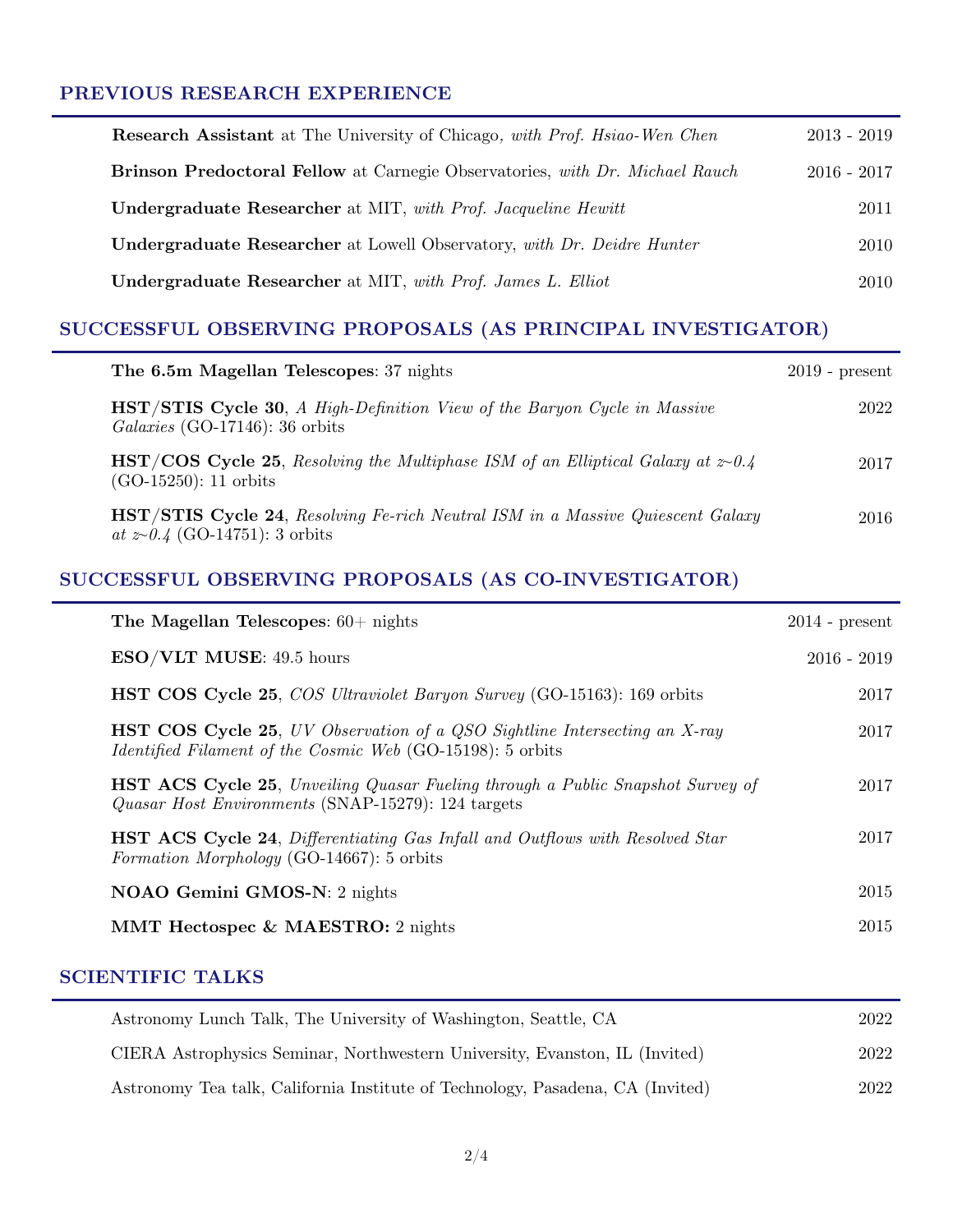| Cosmology, Galaxies, Intergalactic Medium (CGI) seminar, UC Santa Cruz (Invited)<br>2021<br>Radio Lunch Talk, California Institute of Technology, Pasadena, CA (Invited)<br>2021<br>Fundamental of Gaseous Halos Workshop, Kavli Institute of Theoretical Physics, UC<br>2021<br>Santa Barbara, Santa Barbara, CA<br>Galaxies and Clusters Seminar Series, University of Michigan Astronomy Department<br>2020<br>(Invited)<br>Epoch of Galaxy Quenching, Kavli Institute for Cosmology, Cambridge, UK<br>2020<br>Center for Computational Astrophysics Lunch Talk, Flatiron Institute, NY (Invited)<br>2020<br>The Circumgalactic Medium around Galaxies: When Baryons Invest Halos, Annual IAP<br>2020<br>Colloquium, Paris, France (virtual)<br>Quenching and Transformation Through Cosmic Time, Aspen Center for Physics, CO<br>2020<br>UCSB Astro Lunch, UC Santa Barbara, Santa Barbara, CA (Invited)<br>2019<br>The Cosmic Baryon Cycle: 7th GMT Community Science Meeting, Carlsbad, CA<br>2019<br>Dissertation Talk, the 233rd American Astronomical Society Meeting, Seattle, WA<br>2019<br>Princeton University Astrophysics Galread Seminar, Princeton, NJ<br>2018<br>MIT Astrophysics Brown Bag Lunch Talk, Cambridge, MA<br>2018<br>Steward Observatory Galaxy Group Talk, Tucson, AZ<br>2018<br>Carnegie Observatories Lunch Talk, Pasadena, CA<br>2018<br>Northwestern University Circumgalactic Medium Workshop, Evanston, IL<br>2018<br>Intergalactic Interconnections Conference, Marseille, France<br>2018<br>The Circle of Life: Connecting the Intergalactic, Circumgalactic, and Interstellar Media,<br>2017<br>Kruger Park, South Africa<br>STScI Spring Symposium: Lifecycle of Metals Throughout the Universe, Baltimore, MD<br>$2017\,$<br>Magellan Science Meeting, Washington, D.C.<br>2016<br>From Wall to Web Conference, Berlin, Germany<br>2016<br>Gas/Galaxies on Top of Quasars (GOTOQ) Workshop, Pittsburgh, PA<br>2016<br>Lowell Observatory Colloquia - MIT Field Camp Talks, Flagstaff, AZ<br>2011 | Carnegie Summer Research Program Colloquium, Carnegie Observatories (Invited) | 2021 |
|--------------------------------------------------------------------------------------------------------------------------------------------------------------------------------------------------------------------------------------------------------------------------------------------------------------------------------------------------------------------------------------------------------------------------------------------------------------------------------------------------------------------------------------------------------------------------------------------------------------------------------------------------------------------------------------------------------------------------------------------------------------------------------------------------------------------------------------------------------------------------------------------------------------------------------------------------------------------------------------------------------------------------------------------------------------------------------------------------------------------------------------------------------------------------------------------------------------------------------------------------------------------------------------------------------------------------------------------------------------------------------------------------------------------------------------------------------------------------------------------------------------------------------------------------------------------------------------------------------------------------------------------------------------------------------------------------------------------------------------------------------------------------------------------------------------------------------------------------------------------------------------------------------------------------------------------------------------------------------------------------------------------------------------------|-------------------------------------------------------------------------------|------|
|                                                                                                                                                                                                                                                                                                                                                                                                                                                                                                                                                                                                                                                                                                                                                                                                                                                                                                                                                                                                                                                                                                                                                                                                                                                                                                                                                                                                                                                                                                                                                                                                                                                                                                                                                                                                                                                                                                                                                                                                                                            |                                                                               |      |
|                                                                                                                                                                                                                                                                                                                                                                                                                                                                                                                                                                                                                                                                                                                                                                                                                                                                                                                                                                                                                                                                                                                                                                                                                                                                                                                                                                                                                                                                                                                                                                                                                                                                                                                                                                                                                                                                                                                                                                                                                                            |                                                                               |      |
|                                                                                                                                                                                                                                                                                                                                                                                                                                                                                                                                                                                                                                                                                                                                                                                                                                                                                                                                                                                                                                                                                                                                                                                                                                                                                                                                                                                                                                                                                                                                                                                                                                                                                                                                                                                                                                                                                                                                                                                                                                            |                                                                               |      |
|                                                                                                                                                                                                                                                                                                                                                                                                                                                                                                                                                                                                                                                                                                                                                                                                                                                                                                                                                                                                                                                                                                                                                                                                                                                                                                                                                                                                                                                                                                                                                                                                                                                                                                                                                                                                                                                                                                                                                                                                                                            |                                                                               |      |
|                                                                                                                                                                                                                                                                                                                                                                                                                                                                                                                                                                                                                                                                                                                                                                                                                                                                                                                                                                                                                                                                                                                                                                                                                                                                                                                                                                                                                                                                                                                                                                                                                                                                                                                                                                                                                                                                                                                                                                                                                                            |                                                                               |      |
|                                                                                                                                                                                                                                                                                                                                                                                                                                                                                                                                                                                                                                                                                                                                                                                                                                                                                                                                                                                                                                                                                                                                                                                                                                                                                                                                                                                                                                                                                                                                                                                                                                                                                                                                                                                                                                                                                                                                                                                                                                            |                                                                               |      |
|                                                                                                                                                                                                                                                                                                                                                                                                                                                                                                                                                                                                                                                                                                                                                                                                                                                                                                                                                                                                                                                                                                                                                                                                                                                                                                                                                                                                                                                                                                                                                                                                                                                                                                                                                                                                                                                                                                                                                                                                                                            |                                                                               |      |
|                                                                                                                                                                                                                                                                                                                                                                                                                                                                                                                                                                                                                                                                                                                                                                                                                                                                                                                                                                                                                                                                                                                                                                                                                                                                                                                                                                                                                                                                                                                                                                                                                                                                                                                                                                                                                                                                                                                                                                                                                                            |                                                                               |      |
|                                                                                                                                                                                                                                                                                                                                                                                                                                                                                                                                                                                                                                                                                                                                                                                                                                                                                                                                                                                                                                                                                                                                                                                                                                                                                                                                                                                                                                                                                                                                                                                                                                                                                                                                                                                                                                                                                                                                                                                                                                            |                                                                               |      |
|                                                                                                                                                                                                                                                                                                                                                                                                                                                                                                                                                                                                                                                                                                                                                                                                                                                                                                                                                                                                                                                                                                                                                                                                                                                                                                                                                                                                                                                                                                                                                                                                                                                                                                                                                                                                                                                                                                                                                                                                                                            |                                                                               |      |
|                                                                                                                                                                                                                                                                                                                                                                                                                                                                                                                                                                                                                                                                                                                                                                                                                                                                                                                                                                                                                                                                                                                                                                                                                                                                                                                                                                                                                                                                                                                                                                                                                                                                                                                                                                                                                                                                                                                                                                                                                                            |                                                                               |      |
|                                                                                                                                                                                                                                                                                                                                                                                                                                                                                                                                                                                                                                                                                                                                                                                                                                                                                                                                                                                                                                                                                                                                                                                                                                                                                                                                                                                                                                                                                                                                                                                                                                                                                                                                                                                                                                                                                                                                                                                                                                            |                                                                               |      |
|                                                                                                                                                                                                                                                                                                                                                                                                                                                                                                                                                                                                                                                                                                                                                                                                                                                                                                                                                                                                                                                                                                                                                                                                                                                                                                                                                                                                                                                                                                                                                                                                                                                                                                                                                                                                                                                                                                                                                                                                                                            |                                                                               |      |
|                                                                                                                                                                                                                                                                                                                                                                                                                                                                                                                                                                                                                                                                                                                                                                                                                                                                                                                                                                                                                                                                                                                                                                                                                                                                                                                                                                                                                                                                                                                                                                                                                                                                                                                                                                                                                                                                                                                                                                                                                                            |                                                                               |      |
|                                                                                                                                                                                                                                                                                                                                                                                                                                                                                                                                                                                                                                                                                                                                                                                                                                                                                                                                                                                                                                                                                                                                                                                                                                                                                                                                                                                                                                                                                                                                                                                                                                                                                                                                                                                                                                                                                                                                                                                                                                            |                                                                               |      |
|                                                                                                                                                                                                                                                                                                                                                                                                                                                                                                                                                                                                                                                                                                                                                                                                                                                                                                                                                                                                                                                                                                                                                                                                                                                                                                                                                                                                                                                                                                                                                                                                                                                                                                                                                                                                                                                                                                                                                                                                                                            |                                                                               |      |
|                                                                                                                                                                                                                                                                                                                                                                                                                                                                                                                                                                                                                                                                                                                                                                                                                                                                                                                                                                                                                                                                                                                                                                                                                                                                                                                                                                                                                                                                                                                                                                                                                                                                                                                                                                                                                                                                                                                                                                                                                                            |                                                                               |      |
|                                                                                                                                                                                                                                                                                                                                                                                                                                                                                                                                                                                                                                                                                                                                                                                                                                                                                                                                                                                                                                                                                                                                                                                                                                                                                                                                                                                                                                                                                                                                                                                                                                                                                                                                                                                                                                                                                                                                                                                                                                            |                                                                               |      |
|                                                                                                                                                                                                                                                                                                                                                                                                                                                                                                                                                                                                                                                                                                                                                                                                                                                                                                                                                                                                                                                                                                                                                                                                                                                                                                                                                                                                                                                                                                                                                                                                                                                                                                                                                                                                                                                                                                                                                                                                                                            |                                                                               |      |
|                                                                                                                                                                                                                                                                                                                                                                                                                                                                                                                                                                                                                                                                                                                                                                                                                                                                                                                                                                                                                                                                                                                                                                                                                                                                                                                                                                                                                                                                                                                                                                                                                                                                                                                                                                                                                                                                                                                                                                                                                                            |                                                                               |      |
|                                                                                                                                                                                                                                                                                                                                                                                                                                                                                                                                                                                                                                                                                                                                                                                                                                                                                                                                                                                                                                                                                                                                                                                                                                                                                                                                                                                                                                                                                                                                                                                                                                                                                                                                                                                                                                                                                                                                                                                                                                            |                                                                               |      |
|                                                                                                                                                                                                                                                                                                                                                                                                                                                                                                                                                                                                                                                                                                                                                                                                                                                                                                                                                                                                                                                                                                                                                                                                                                                                                                                                                                                                                                                                                                                                                                                                                                                                                                                                                                                                                                                                                                                                                                                                                                            |                                                                               |      |
|                                                                                                                                                                                                                                                                                                                                                                                                                                                                                                                                                                                                                                                                                                                                                                                                                                                                                                                                                                                                                                                                                                                                                                                                                                                                                                                                                                                                                                                                                                                                                                                                                                                                                                                                                                                                                                                                                                                                                                                                                                            |                                                                               |      |

## **SERVICE, MENTORING, AND TEACHING**

| Undergraduate Research Mentor, Carnegie Observatories<br>• Primary science mentor for Mr. Benjamin Snyder (Cal Poly Pomona)                                      | $2021$ - present |
|------------------------------------------------------------------------------------------------------------------------------------------------------------------|------------------|
| <b>Science Referee</b> for Nature Astronomy, The Astrophysical Journal (ApJ), ApJ<br>Letters, and the Monthly Notices for the Royal Astronomical Society (MNRAS) | $2018$ - present |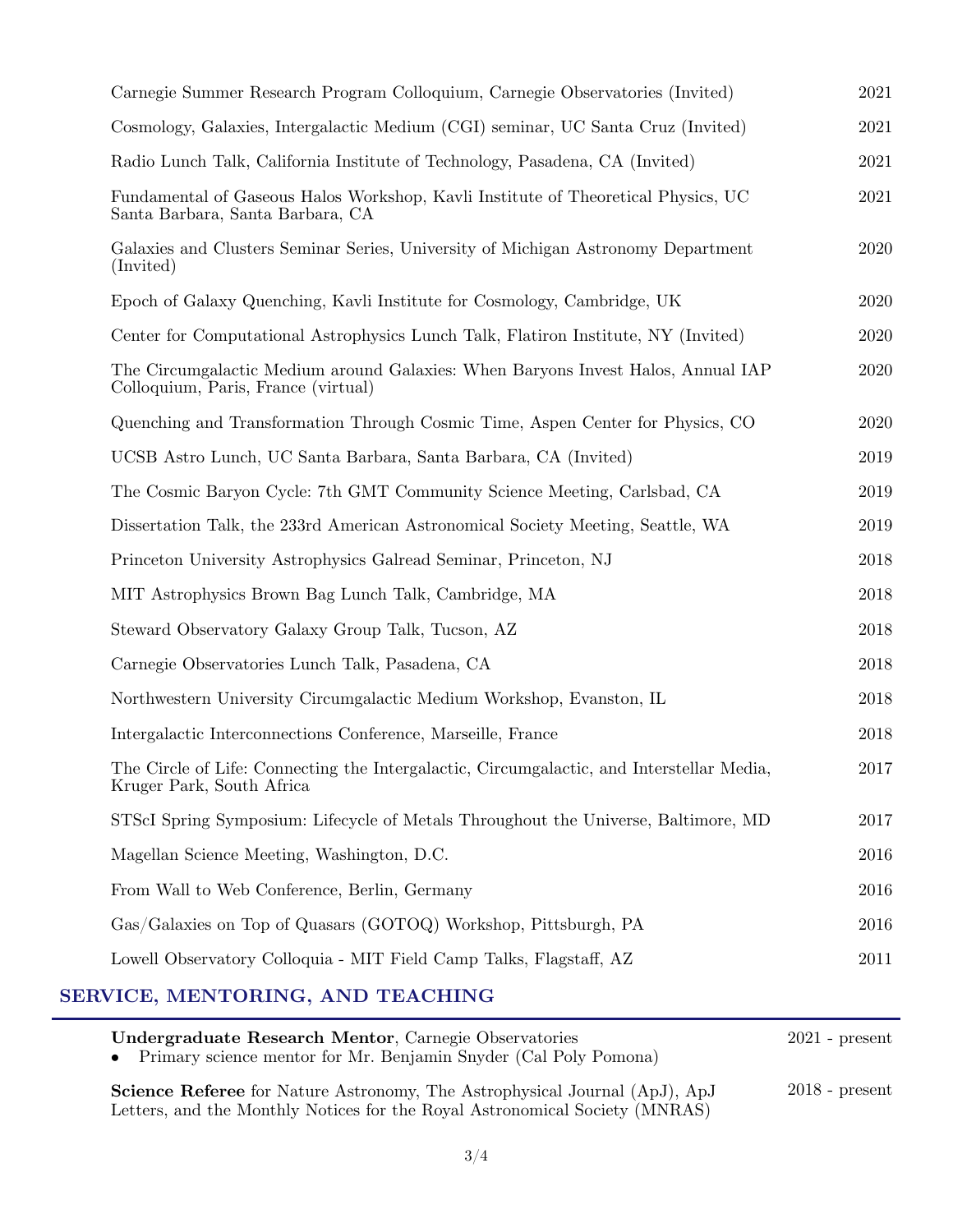| <b>External Panelist</b> for the <i>HST</i> Time Allocation Committee (Cycles 28, 29, and 30)<br>and the NASA Earth and Space Science Graduate Research Fellowship Program | $2020$ - present |
|----------------------------------------------------------------------------------------------------------------------------------------------------------------------------|------------------|
| Mentor and Instructor, Carnegie Astrophysics Summer Student Internship (CASSI)                                                                                             | $2020$ - present |
| Organizer for Carnegie Summer Research Program Talk Series                                                                                                                 | 2022             |
| Organizer for Summer Tea Talks, Carnegie Observatories                                                                                                                     | 2021             |
| Postdoctoral Representative, Carnegie Observatories                                                                                                                        | $2020 - 2021$    |
| Volunteer, Carnegie Observatories Annual Open House                                                                                                                        | 2019             |
| Graduate Admissions Committee, The University of Chicago                                                                                                                   | $2018 - 2019$    |
| Astronomy Conversations Presenter, Adler Planetarium                                                                                                                       | $2015 - 2016$    |
| Graduate Student Representative to the Faculty, Department of Astronomy &<br>Astrophysics, The University of Chicago                                                       | $2014 - 2016$    |
| Teaching Assistant, Department of Astronomy & Astrophysics, The University of<br>Chicago (five academic quarters)                                                          | $2013 - 2015$    |
| Teaching Assistant and Peer Advisor, the Experimental Study Group (ESG), MIT                                                                                               | $2010 - 2011$    |

#### **ACADEMIC REFERENCES**

#### **Prof. Hsiao-Wen Chen (Ph.D Advisor)**

 Professor, The University of Chicago phone: (773) 702-8747 | email: [hchen@oddjob.uchicago.edu](mailto:hchen@oddjob.uchicago.edu)

#### **Dr. John S. Mulchaey**

 Director, Carnegie Observatories and Science Deputy, Carnegie Institution for Science phone: (626) 304-0257 | email: [mulchaey@carnegiescience.edu](mailto:mulchaey@carnegiescience.edu)

# **Dr. Michael Rauch (Carnegie Fellowship Advisor)** Staff Scientist, Carnegie Observatories

phone:  $(626)$  304-0262 | email: mr@obs.carnegiescience.edu

#### **Dr. Gwen Rudie**

 Staff Scientist, Carnegie Observatories phone:  $(626)$  304-0232 | email:  $\text{mr@obs.carnegiescience.edu}$ 

#### **Prof. Ann Zabludoff**

 Professor, The University of Arizona and Steward Observatory phone: (520) 626-2509 | email: azabludoff[@as.arizona.edu](mailto:azabludoff@as.arizona.edu)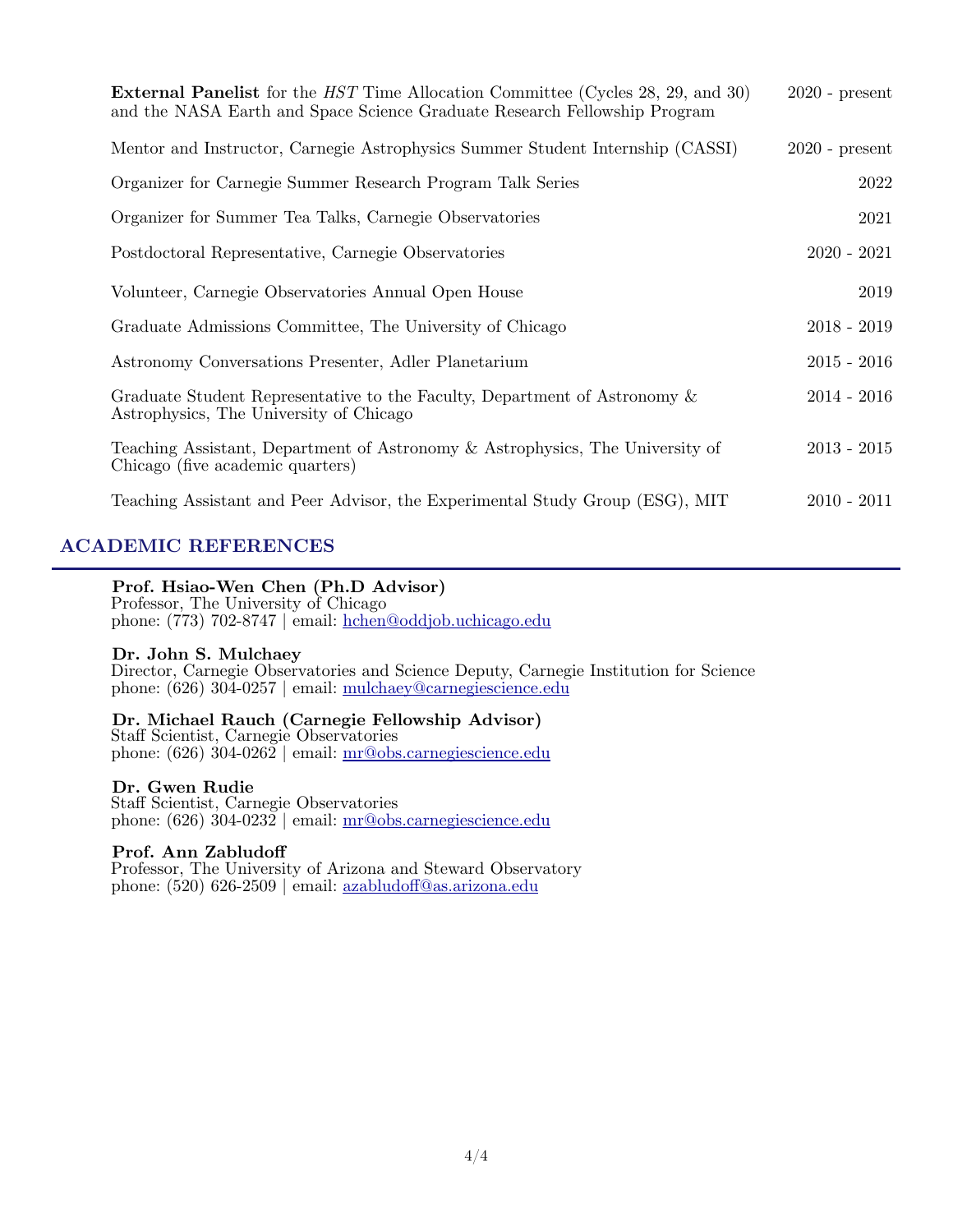Publication Summary: 22 refereed papers (7 first-author, 4 second author, 11 co-author). 440 total citations (Google Scholar, June 2022). h-index: 12

### First-Author and Second-Author Scientific Publications

- 11. Zahedy, F. S., Chen, H.-W., Cooper, T. M., Boettcher, E., Johnson, S. D., Rudie, G. C., Chen, M. C., et al., *The Cosmic Ultraviolet Baryon Survey (CUBS) - III. Physical Properties and Elemental Abundances of Lyman Limit Systems at z <* 1, Monthly Notices of the Royal Astronomical Society, Volume 506, Issue 1, p.877-902 (2021; [link,](https://ui.adsabs.harvard.edu/abs/2021MNRAS.tmp.1525Z/abstract) 9 citations)
- 10. Zahedy, F. S., Chen, H.-W., Boettcher, E., Rauch, M., French, K. D., Zabludoff, A. I., *Evidence for Late-Time Feedback from the Discovery of Multiphase Gas in a Massive Elliptical at z* = 0*.*4, The Astrophysical Journal Letters, Volume 904, Issue 1, L10 (2020; [link,](https://ui.adsabs.harvard.edu/abs/2020ApJ...904L..10Z/abstract) 4 citations)
- 9. Chen, H.-W., Zahedy, F. S., Boettcher E., Cooper T. M., Johnson S. D., Rudie G. C., Chen M. C., et al.,*The Cosmic Ultraviolet Baryon Survey (CUBS) - I. Overview and the Diverse Environments of Lyman Limit Systems at z <* 1, Monthly Notices of the Royal Astronomical Society, Volume 497, Issue 1, pp. 498-520 (2020; [link,](https://academic.oup.com/mnras/article/497/1/498/5859973) 21 citations)
- 8. Connor, T., Zahedy, F. S., Chen, H.-W., Cooper, T. J., Mulchaey, J. S., Vikhlinin, A., *COS Observations of the Cosmic Web: A Search for the Cooler Components of a Hot, X-ray Identified Filament*, The Astrophysical Journal Letters, Volume 884, Issue 1, article id. L20 (2019; [link,](https://iopscience.iop.org/article/10.3847/2041-8213/ab45f5) 12 citations)
- 7. Zahedy, F. S., Rauch, M., Chen, H.-W., Carswell, R. F., Stark, A. A., & Stalder, B., *Probing IGM Accretion onto*  $z \sim 2.8$  *Ly* $\alpha$  *<i>Emitters*, Monthly Notices of the Royal Astronomical Society, Volume 486, Issue 1, p.1392-1403 (2019; [link,](https://academic.oup.com/mnras/article/486/1/1392/5420448) 5 citations)
- 6. Zahedy, F. S., Chen, H.-W., Johnson, S. D., Pierce, R. M., Rauch, M., Huang, Y.-H., Weiner, B. J., Gauthier, J.-R., *Characterizing Circumgalactic Gas around Massive Ellipticals at z 0.4: II. Physical Properties and Elemental Abundances*, Monthly Notices of the Royal Astronomical Society, Volume 484, Issue 2, p.2257-2280 (2019; [link,](https://academic.oup.com/mnras/article/484/2/2257/5256659) 98 citations)
- 5. Chen, H.-W., Zahedy, F. S., Johnson, S. D., Pierce, R. M., Huang, Y.-H., Weiner, B. J., & Gauthier, J.-R., *Characterizing Circumgalactic Gas around Massive Ellipticals at z 0.4: I. Initial Results*, Monthly Notices of the Royal Astronomical Society, Volume 479, Issue 2, p. 2547-2563 (2018; [link,](http://academic.oup.com/mnras/article/479/2/2547/5035848) 52 citations)
- 4. **Zahedy, F. S.**, Chen, H.-W., Rauch, M., & Zabludoff, A. I., *HST Detection of Extended Neutral Hydrogen in a Massive Elliptical at*  $z = 0.4$ , The Astrophysical Journal Letters, Volume 846, Issue 2, article id. L29 (2017; [link,](http://iopscience.iop.org/article/10.3847/2041-8213/aa88a2/meta) 10 citations)
- 3. Zahedy, F. S., Chen, H.-W., Gauthier, J.-R., & Rauch, M., *On the Radial Profile of Gas-phase Fe/*↵ *Ratio Around Distant Galaxies*, Monthly Notices of the Royal Astronomical Society, Volume 466, Issue 1, p. 1071-1081 (2017; [link,](http://academic.oup.com/mnras/article/466/1/1071/2627208) 18 citations)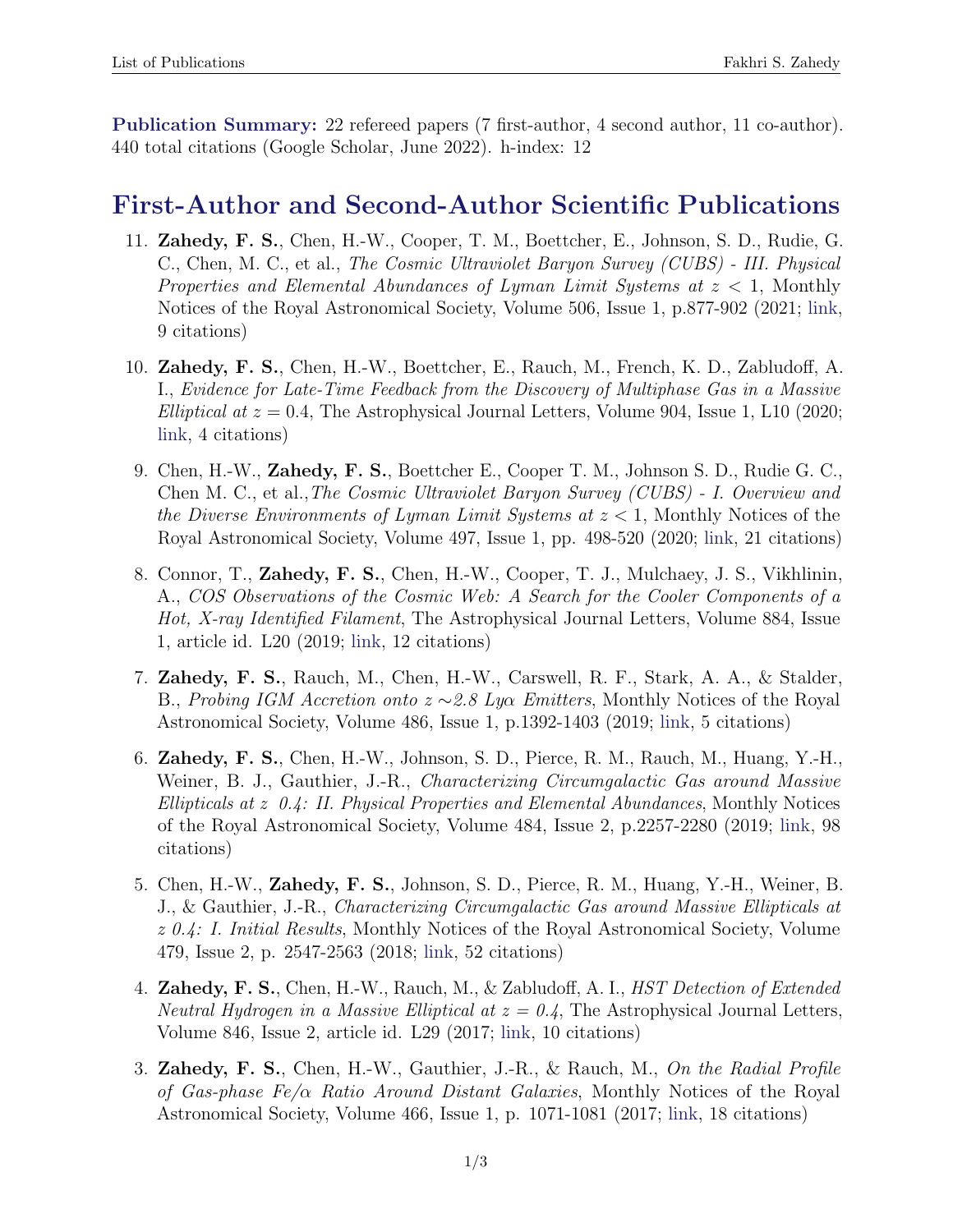- 2. **Zahedy, F. S.**, Chen, H.-W., Rauch, M., Wilson, M. L., & Zabludoff, A. I., *Probing the Cool Interstellar and Circumgalactic Gas of Three Massive Lensing Galaxies at z = 0.4-0.7*, Monthly Notices of the Royal Astronomical Society, Volume 458, Issue 3, p. 2423-2442 (2016; [link,](http://academic.oup.com/mnras/article/458/3/2423/2589311) 48 citations)
- 1. Hunter, D. A., Zahedy, F. S., Bowsher, E. C., Wilcots, E. M., Kepley, A. A., & Goad, V., *Mapping the Extended HI Distribution of Three Dwarf Galaxies*, The Astronomical Journal, Volume 142, Issue 5, article id. 173 (2011; [link,](http://iopscience.iop.org/article/10.1088/0004-6256/142/5/173/meta) 14 citations)

# Co-Author Scientific Publications

- 11. Nakajima, K. , et al. (incl. Zahedy, F. S.), *EMPRESS V. Metallicity Diagnostics of Galaxies over*  $12 + \log(O/H) = 6.9 - 8.9$  *Established by a Local Galaxy Census: Preparing for JWST Spectroscopy*, ApJS in press (2022; [link\)](https://ui.adsabs.harvard.edu/abs/2022arXiv220602824N/abstract)
- 10. Xu, Y., et al. (incl. Zahedy, F. S.), *EMPRESS VI. Outflows Investigated in Low-mass Galaxies with*  $M_{\text{star}} = 10^4 - 10^7 M_{\odot}$ : Weak Feedback in Low-mass Galaxies?, ApJ, 929, 134 (2022; [link\)](https://ui.adsabs.harvard.edu/abs/2022ApJ...929..134X/abstract)
- 9. Boettcher, E. , et al. (incl. Zahedy, F. S.), *Discovery of a Damped Ly? Absorber Originating in a Spectacular Interacting Dwarf Galaxy Pair at z = 0.026*, The Astrophysical Journal Letters, Volume 926, Issue 2, article id. L33 (2022; [link\)](https://ui.adsabs.harvard.edu/abs/2022ApJ...926L..33B/abstract)
- 8. Cooper, T. J., Rudie, G. C., Chen, H.-W., Johnson, S. D., Zahedy, F. S., Chen, M. C., et al., *The Cosmic Ultraviolet Baryon Survey (CUBS) - IV. The Complex Multiphase Circumgalactic Medium as Revealed by Partial Lyman Limit Systems*, MNRAS, 508, 4359 (2021; [link\)](https://academic.oup.com/mnras/article/508/3/4359/6381715)
- 7. Boettcher, E., Chen, H.-W., Zahedy, F. S., Cooper, T. J., Johnson, S. D., Rudie, G. C., et al., *The Cosmic Ultraviolet Baryon Survey (CUBS) - II. Discovery of an* H2*-Bearing DLA in the Vicinity of an Early-Type Galaxy at z* = 0*.*576, ApJ, 913, 18 (2021; [link\)](https://ui.adsabs.harvard.edu/abs/2021ApJ...913...18B/abstract)
- 6. Huang, Y.-H., Chen, H.-W., Shectman, S. A., Johnson, S. D., Zahedy, F. S., Helsby, J. E., Gauthier, J.-R., Thompson, I. B., *A Complete Census of Circumgalactic Mg II at Redshift z <* 0*.*5, Monthly Notices of the Royal Astronomical Society, 502, 4743 (2021; [link\)](https://ui.adsabs.harvard.edu/abs/2021MNRAS.502.4743H/abstract)
- 5. Gaikwad, P., Rauch, M., Haehnelt, M. G., Puchwein, E., Bolton, J. S., Keating, L. C., Kulkarni, G., Irsic, V., Banados, E., Becker, G. D., Boera, E., Zahedy, F. S., et al., *Probing the Thermal State of the Intergalactic Medium at z >* 5 *with the Transmission Spikes in High-Resolution Ly<sub>Q</sub> Forest Spectra, Monthly Notices of the* Royal Astronomical Society, 494, 5091 (2020; [link\)](https://academic.oup.com/mnras/article/494/4/5091/5818338)
- 4. Chen H.-W., Boettcher, E., Johnson, S. D., Zahedy, F. S., Rudie G. C., Cooksey K. L., Rauch M., Mulchaey, J. S., *A Giant Intragroup Nebula Hosting a Damped Ly* $\alpha$ *Absorber at z* = 0*.*313, The Astrophysical Journal Letters, Volume 878, article id. L33 (2019; [link\)](https://iopscience.iop.org/article/10.3847/2041-8213/ab25ec)